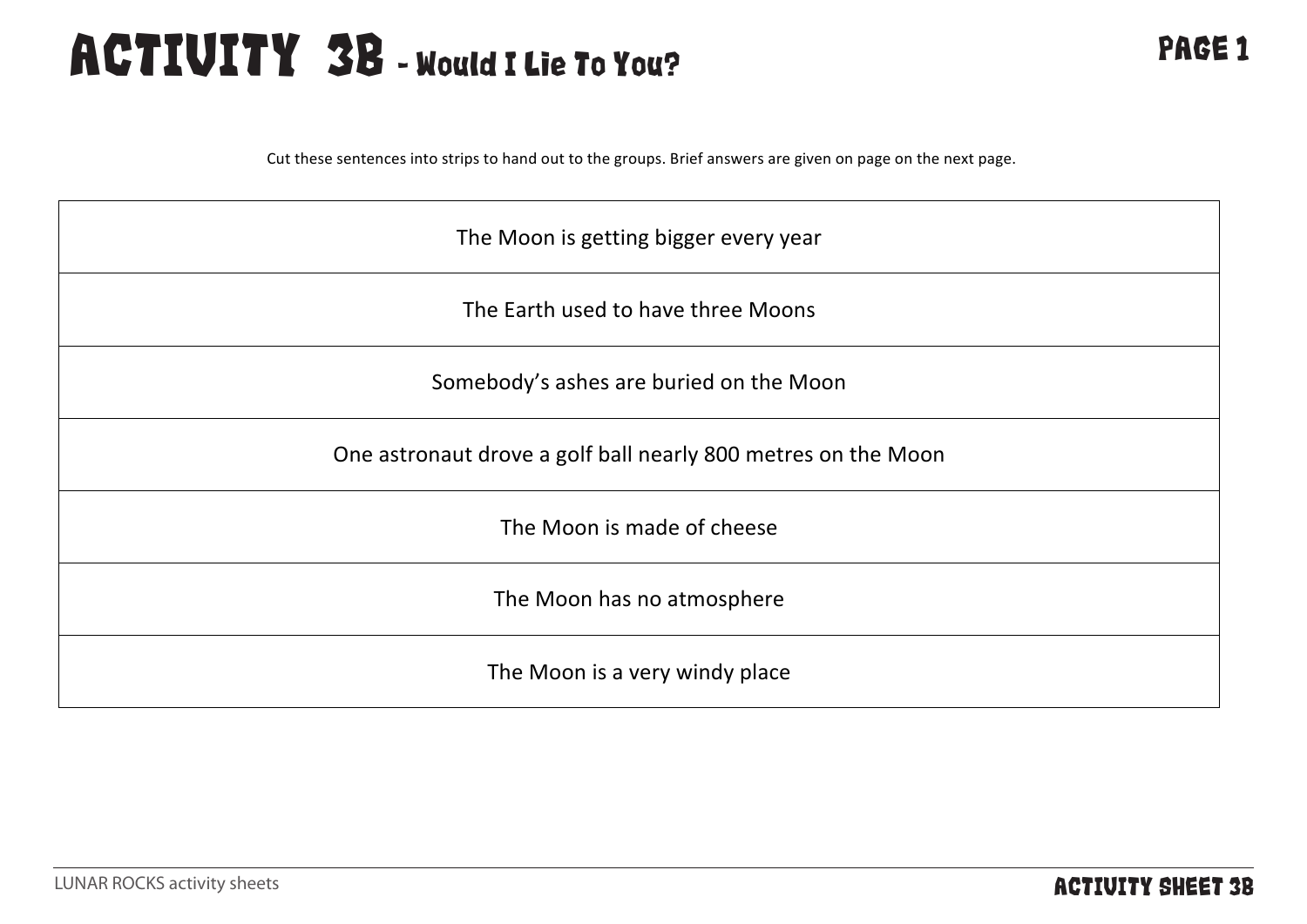# ACTIVITY 3B PAGE 2

An early astronomer thought that he had seen an elephant on the Moon.

The Great Wall of China is visible from the Moon

Footprints on the Moon will last forever

The land speed record on the Moon is about 10 mph

The oldest lunar calendar was discovered in a cave in Lascaux, France, and is thought to be about 15 000 years old

The Moon used to be closer to the Earth

An early astronomer thought that he had seen an elephant on the Moon.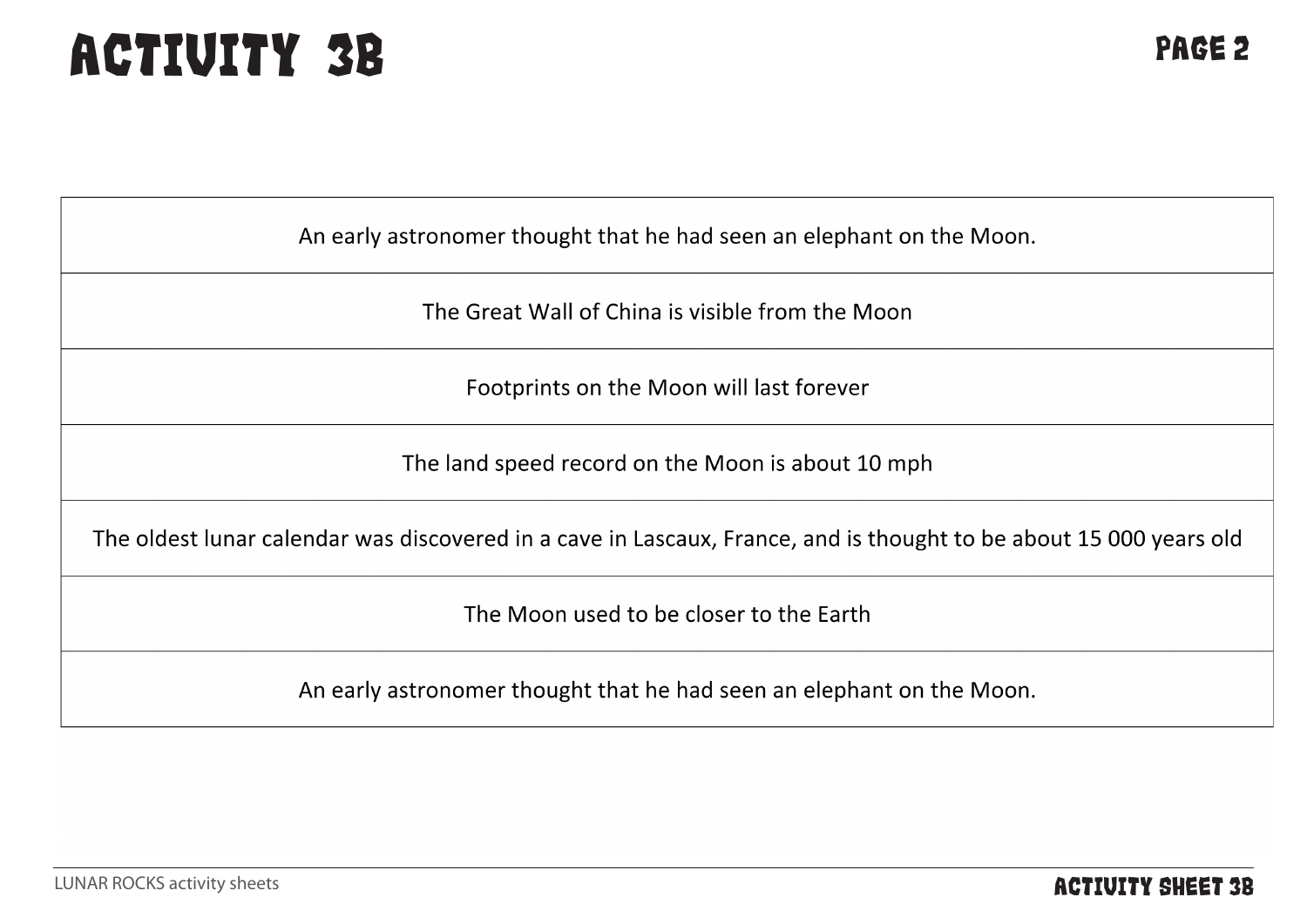## **ACTIVITY 3B**

#### **ANSWERS**

#### The Moon is getting bigger every year

LIE: The actual size of the moon is not changing. It is getting further away from the Earth at 3.8cm per year.

#### The Earth used to have three Moons

LIE: There have been lots of claims by astronomers and others over the years, but the Moon is our only Moon. There are near Earth objects, but these are not counted as moons.

#### Somebody's ashes are buried on the Moon

TRUE: Some of the ashes of Eugene Shoemaker were sent on an unmanned satellite Lunar Prospector, which eventually crashed into the Moon.

#### One astronaut drove a golf ball nearly 800 metres on the Moon

TRUE: Apollo 14 astronaut Alan B. Shepard Jr. drove a golf ball on the Moon. He took three balls and messed up two shots. The third one went 800m.

#### The Moon is made of cheese

LIE: It's made of rock!

#### The Moon has no atmosphere

TRUE: There are tiny traces of some gases, but it is close to a vacuum. Keep your space helmet on!

#### The Moon is a very windy place

LIE: With no atmosphere there can be no wind. Flags on the moon were held up on rigid arms. It may have been windy inside spacesuits.